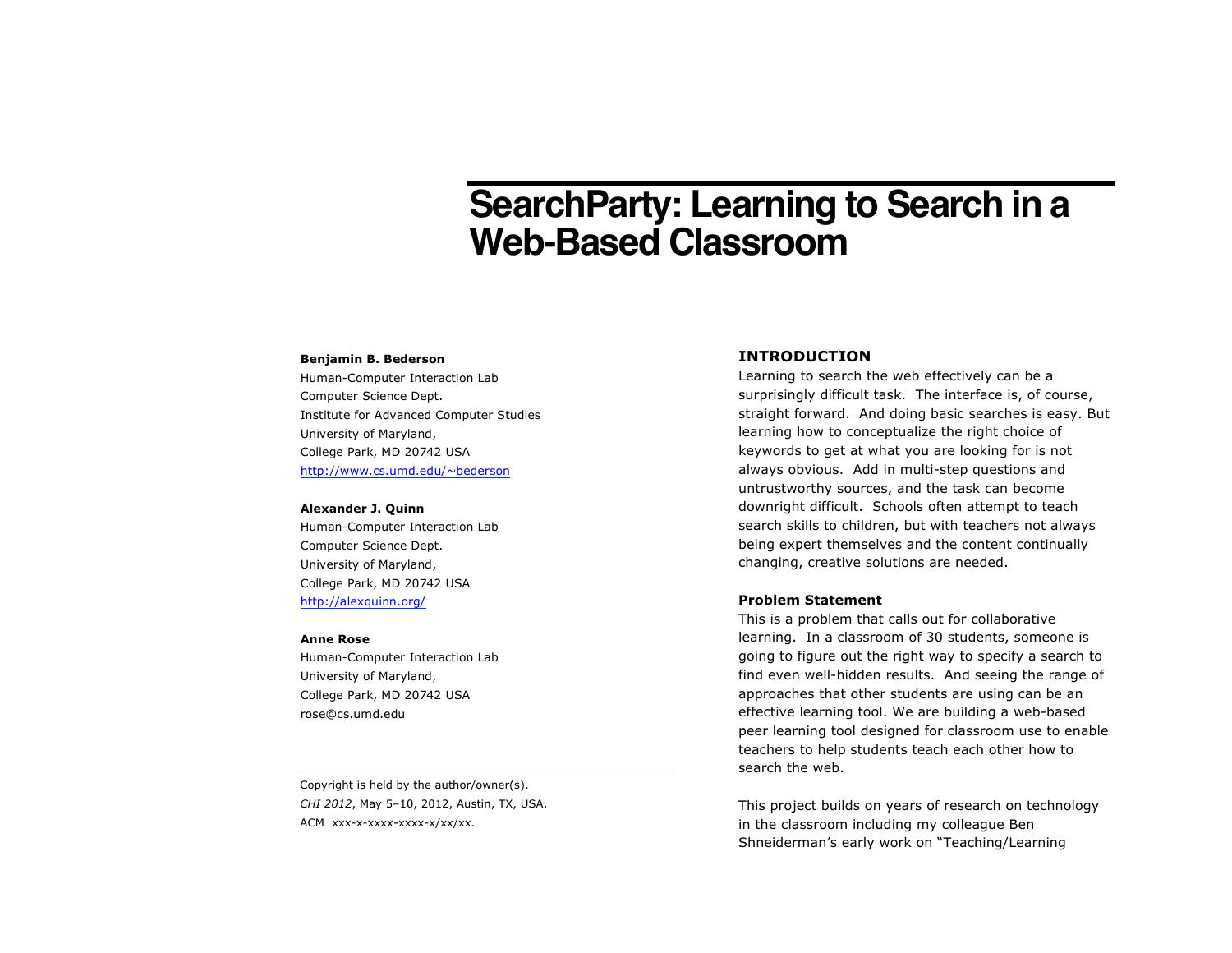**Figure: Teacher view shows summary of all student queries (generated in real-time) with one query selected, showing all the activity related to that query.** 

| <b>bederson Logout</b> Lessons<br><b>SEARCH PARTY</b>                                                                                                                                                                                                                                                                                        |                                                                                                                                                                                                                                                                                                                                                                                                                                                                                                                                                                                                                                                                                                                                                                                        |                                                                                                                                                                                                                                                                                                                                                                                                                                    |
|----------------------------------------------------------------------------------------------------------------------------------------------------------------------------------------------------------------------------------------------------------------------------------------------------------------------------------------------|----------------------------------------------------------------------------------------------------------------------------------------------------------------------------------------------------------------------------------------------------------------------------------------------------------------------------------------------------------------------------------------------------------------------------------------------------------------------------------------------------------------------------------------------------------------------------------------------------------------------------------------------------------------------------------------------------------------------------------------------------------------------------------------|------------------------------------------------------------------------------------------------------------------------------------------------------------------------------------------------------------------------------------------------------------------------------------------------------------------------------------------------------------------------------------------------------------------------------------|
| Lesson code:<br>27805<br>$\div$<br>1. Mountain range<br>Problem:<br>You'll need diving<br>gear to visit most<br>of the Earth's<br>longest mountain<br>range. Where does<br>it extend above the<br>ocean to form its<br>largest island?<br>Students (60)<br><b>Queries</b><br>(109)<br><b>Words (115)</b><br><b>Links (52)</b><br>Answers (9) | <b>Queries</b><br>Iceland $(1)$<br>alps $(1/3)$<br>longest mountain range (13)<br>mountain $(12)$<br>mountain range $('')2)$<br>earth's longest mountain range (11)<br>longest undersea mountain range (12)<br>longest underwater mountain range (11)<br>mid-ocean ridge largest island $(\sqrt[n]{1})$<br>ocean ridge $(\sqrt{1}, \sqrt[1]{2})$<br>underwater mountain range $(42)$<br>"largest mountain range"<br>"mid-ocean ridge" largest island ("\"1)<br>"ocean ridge" "largest island"<br>"ocean ridge" "largest island" iceland ( <b>Answers</b><br>1)<br>@puppies<br>Andes mountains (11)<br>coffee break<br>Cordillera de los Andes<br>deep sea mountains long range $(\pm 1)$<br>diving gear mountain $(\sqrt[n]{1})$<br>earth $(\sqrt{1})$<br>earth longest mountain range | <b>Students</b><br>1. anne+charley<br>2. Jennie<br>3. Jessica<br>Words<br>1. longest $(1/3)$<br>2. mountain $(\triangle 3)$<br>3. range $(\sqrt{3})$<br><b>Links Followed</b><br>1. What is the longest mountai (12,<br>$\mathbf{F}_{1}$<br>2. Mountain range - Wikipedia, (101)<br>3. World's Longest Mountain Ra (101)<br>1. Iceland<br>2. Iceland<br>3. mid-ocean range or the Andes. Do<br>we mean total world or continental? |
| # students logged<br>in: 9<br>Download                                                                                                                                                                                                                                                                                                       | Earth's largest underwater mountain<br>range<br>Earths highest undersea mountain range<br>island $(\pm 1)$<br>Earth's longest mountain range $(\pm 1)$                                                                                                                                                                                                                                                                                                                                                                                                                                                                                                                                                                                                                                 |                                                                                                                                                                                                                                                                                                                                                                                                                                    |

Theaters" (Shneiderman et al., 1998) which offered much of the same technology the SearchParty platform could—but at an expense of millions of dollars with fulltime support staff. More recently, efforts such as SearchTogether (Morris & Horvitz, 2007) investigated how people can perform collaborative web search, but that focused on remote collaboration among a small number of users.

The focus here is on the classroom. The new problems are those of web deployment for a classroom-based

collaboration architecture, support for peer learning among larger groups, and effective visualization and analysis tools for potentially large number of queries for the same target.

#### **User Experience**

Motivated by Neema Moraveji's "ClassSearch" paper published at CHI 2011 (Moraveji et al., 2011), we plan to build out SearchParty, a website we currently have started building. The essence of the user experience is that students visit a special search website where teachers can push activities to them. Their searches and followed links are recorded and sent to the teacher's page, designed to be shown on a classroom projected display. The two sides (student and teacher sites) are complementary. Students get specialized tools to support their learning (such as simple and visible search history for each task). Teachers see aggregated results showing everything the class is searching for (in real-time) along with the pages seen, ability to drill down to see who is doing what, student sequences of searches and page visits, etc. The goal is not "big brother", but peer learning through transparency. The aim is for students to see aggregated search behaviors so they can learn from successful peer behavior (and avoid unsuccessful approaches).

# **Technical Approach**

In order to make this approach work well, there are a few key design and implementation techniques, which are demonstrated in the existing prototype to prove feasibility. The first issue to address is deployment. To avoid the unwieldy challenge of installation and configuration of native apps and collaboration settings, SearchParty is being implemented as a web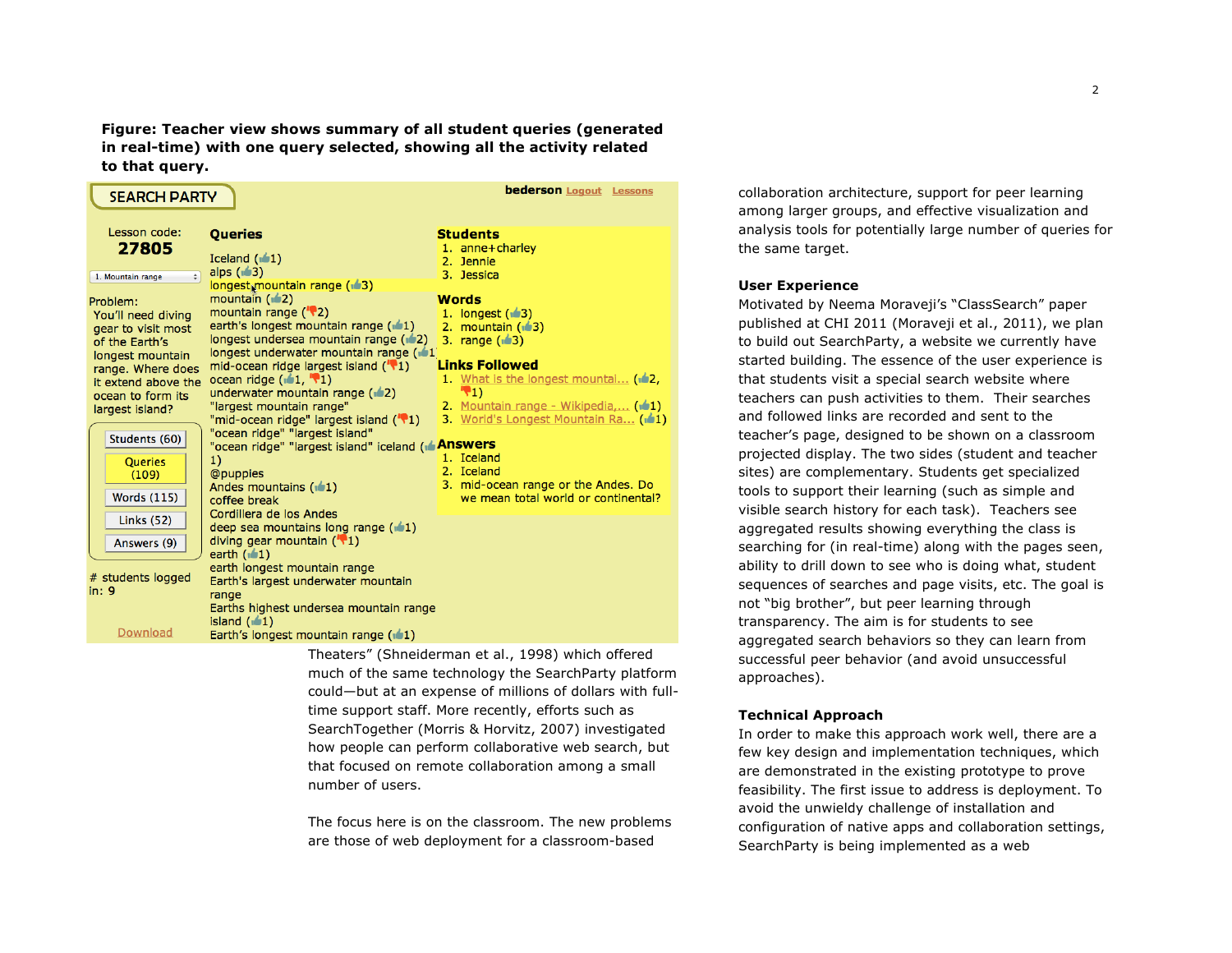**Figure: Student view shows current search of student for "longest mountain range", along with their personal search history in the bottom left.**



application. Teachers log in with Google authentication. They are given a short numerical ID for each lesson. Students do not need Google accounts and instead log in with the numerical lesson ID. They enter their name, which can be real or a pseudonym depending on the classroom culture. This process connects the classroom together and supports bi-

directional information sharing. The site uses Google App Engine's channels and presence features to support real-time aggregation and drill-down into students' search behavior on the teacher's display as well as the ability to observe which students are connected, etc.

The second deployment issue is observing students' search behavior. Instead of using google.com in an iframe (like agoogleaday.com), SearchParty uses Google Custom Search, the results of which are embedded in the student's page. Some JavaScript is inserted into the student page to observe the children's activity which gets invisibly sent to the server app and sent (with real-time channel push) to the teacher's site. Moving forward, we will investigate the possibility of building browser plugins in order to observe searches done on google.com while connected to SearchParty.

The key design challenge is to aggregate student activity using visualizations and simple representations that support a range of use scenarios. For example, within a classroom, it should be possible to see a range of search strategies for a given task along with an indication of which strategies were successful (we currently ask students to manually identify which websites were helpful). At a medium scale, a teacher might like to see what a series of classes did over several days to see trends and identify outlying approaches and individuals. At a larger scale, a researcher might like to see a dashboard with the summary of thousands of classrooms.

Diving into the classroom level, imagine a search task which is to find the name of a Chinese-American basketball team that was a for-pay team performing in the US during the 1940s. The key to finding the answer